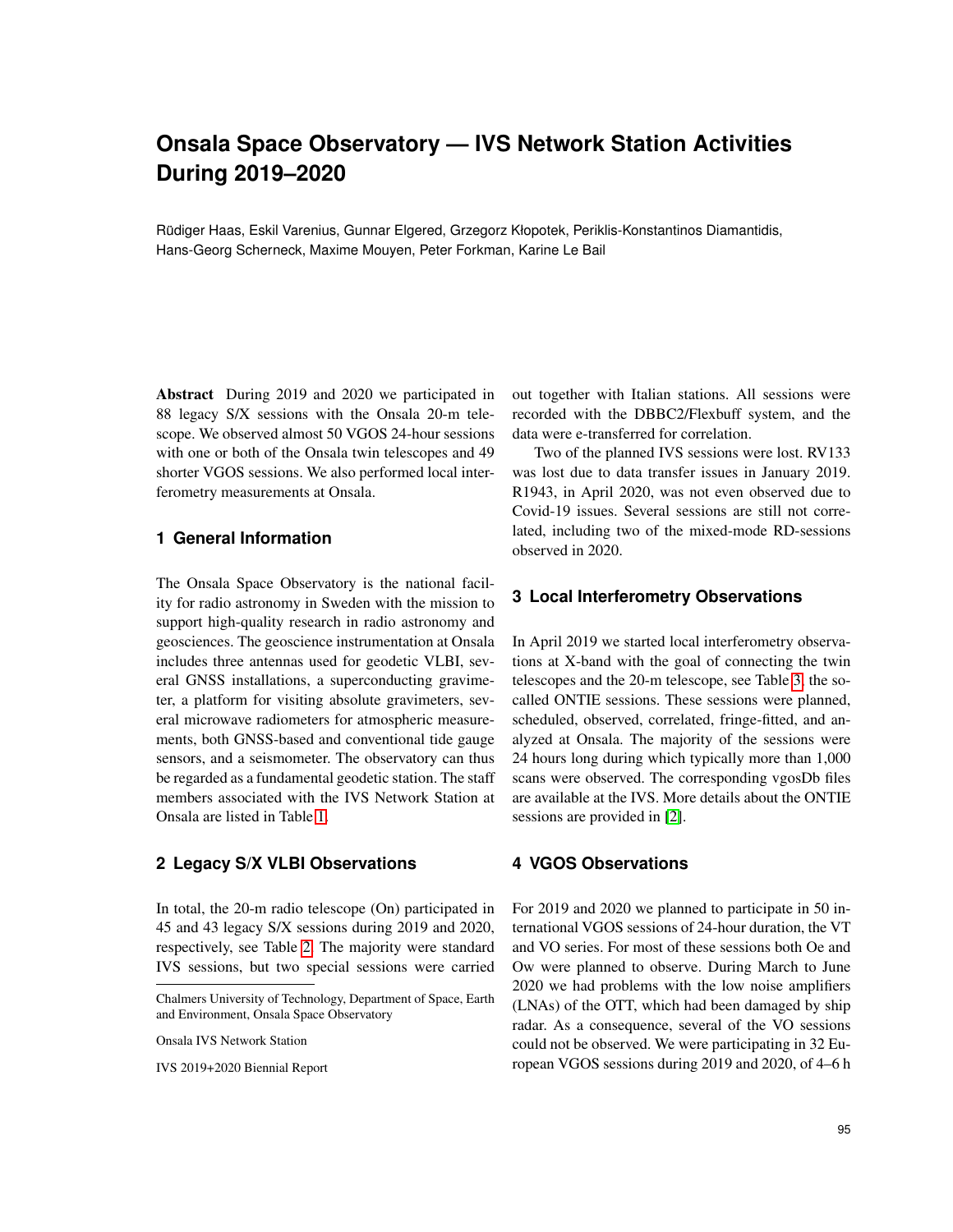|  | Table 1 Staff members associated with the IVS Network Station at Onsala. All e-mail addresses have the ending @chalmers.se, and |  |  |  |  |
|--|---------------------------------------------------------------------------------------------------------------------------------|--|--|--|--|
|  | the complete telephone numbers start with the prefix $+46-31-772$ .                                                             |  |  |  |  |

<span id="page-1-0"></span>

| Function                                                 | Name                               | e-mail               | telephone |
|----------------------------------------------------------|------------------------------------|----------------------|-----------|
| Responsible P.I.s for geodetic                           | <b>Rüdiger Haas</b>                | rudiger.haas         | 5530      |
| <b>VLBI</b> observations                                 | Eskil Varenius (2019.10.01-)       | eskil.varenius       | 5558      |
|                                                          | Karine Le Bail (2020.06.15–)       | karine.lebail        | 5556      |
| Ph.D. students involved in geodetic VLBI                 | Grzegorz Kłopotek (-2020.05.31)    | grzegorz.klopotek    | 5575      |
|                                                          | Periklis-Konstantinos Diamantidis  | periklis.diamantidis | 5575      |
| Responsible for the VLBI Field System                    | Michael Lindqvist                  | michael.lindqvist    | 5508      |
|                                                          | Rüdiger Haas                       | rudiger.haas         | 5530      |
|                                                          | Eskil Varenius (2019.10.01-)       | eskil.varenius       | 5558      |
| Responsible for the VLBI equipment                       | Karl-Åke Johansson $(-2019.04.30)$ | karl-ake.johansson   | 5571      |
|                                                          | Magnus Dahlgren $(2019.05.01-)$    | magnus.dahlgren      | 5594      |
|                                                          | Leif Helldner                      | leif.helldner        | 5576      |
| Responsible for the VLBI operators and                   | Roger Hammargren                   | roger.hammargren     | 5551      |
| data recording and transfer equipment                    | Simon Casey                        | simon.casey          | 5529      |
|                                                          | Eskil Varenius (2019.10.01–)       | eskil.varenius       | 5558      |
| Telescope scientist                                      | Henrik Olofsson                    | henrik.olofsson      | 5564      |
| Software engineer                                        | Mikael Lerner                      | mikael.lerner        | 5581      |
| Responsible for gravimetry                               | Maxime Mouyen                      | maxime.mouyen        | 5549      |
| Responsible for tide gauge and radiometry Gunnar Elgered |                                    | gunnar.elgered       | 5565      |
| Responsible for aeronomy and radiometry Peter Forkman    |                                    | peter.forkman        | 5577      |
| Observatory director                                     | John Conway                        | john.conway          | 5503      |

observing time. Furthermore, we observed 17 VGOS Intensive sessions of 1-hour duration. These were primarily the VGOS-B sessions [\[1\]](#page-3-2), but for one occasion, day 336 in 2020, the OTT participated simultaneously in a VGOS-B Intensive session (Oe) and a VGOS-V2 Intensive session (Ow).

#### **5 Monitoring Activities**

We continued monitoring activities:

Calibration of pressure sensor. Starting in September 2002 the ground pressure sensor at the observatory has been continuously monitored and regularly compared to the Vaisala PA11 "traveling barometer" in order to maintain traceability to SI. This specific type has aged and was calibrated a final time at the SMHI main office in Norrköping on December 17, 2020. The differences were < 0.05 hPa in the interval from 950 to 1050 hPa. A new traveling barometer was installed on December 22, 2020, on recommendation by SMHI. This new type will facilitate future calibrations at SMHI, and furthermore it is set up for a continuous archiving of the observations (presently one sample per minute) while operating at the observatory.

Vertical changes of the 20-m telescope tower. We continued to monitor the vertical changes of the telescope tower using the invar rod system at the 20-m telescope. The measurements are available at <http://wx.oso.chalmers.se/pisa/>.

The local geodetic network. In October 2020 a survey was performed to determine the axis intersection of the Onsala twin telescopes. These measurements were performed by colleagues from Lantmäteriet, the Swedish mapping, cadastral, and land registration authority, using a total station mounted on the geodetic survey pillars around the twin telescopes and retroreflecting prisms mounted on the elevation cabins. A preliminary analysis performed by colleagues from the Frankfurt University of Applied Sciences, Germany, indicates that the axis offset is less than 0.2 mm for both antennas. To connect the reference points of the twin telescopes with the 20-m telescope, further measurements are necessary, including GNSS observations on the survey pillars.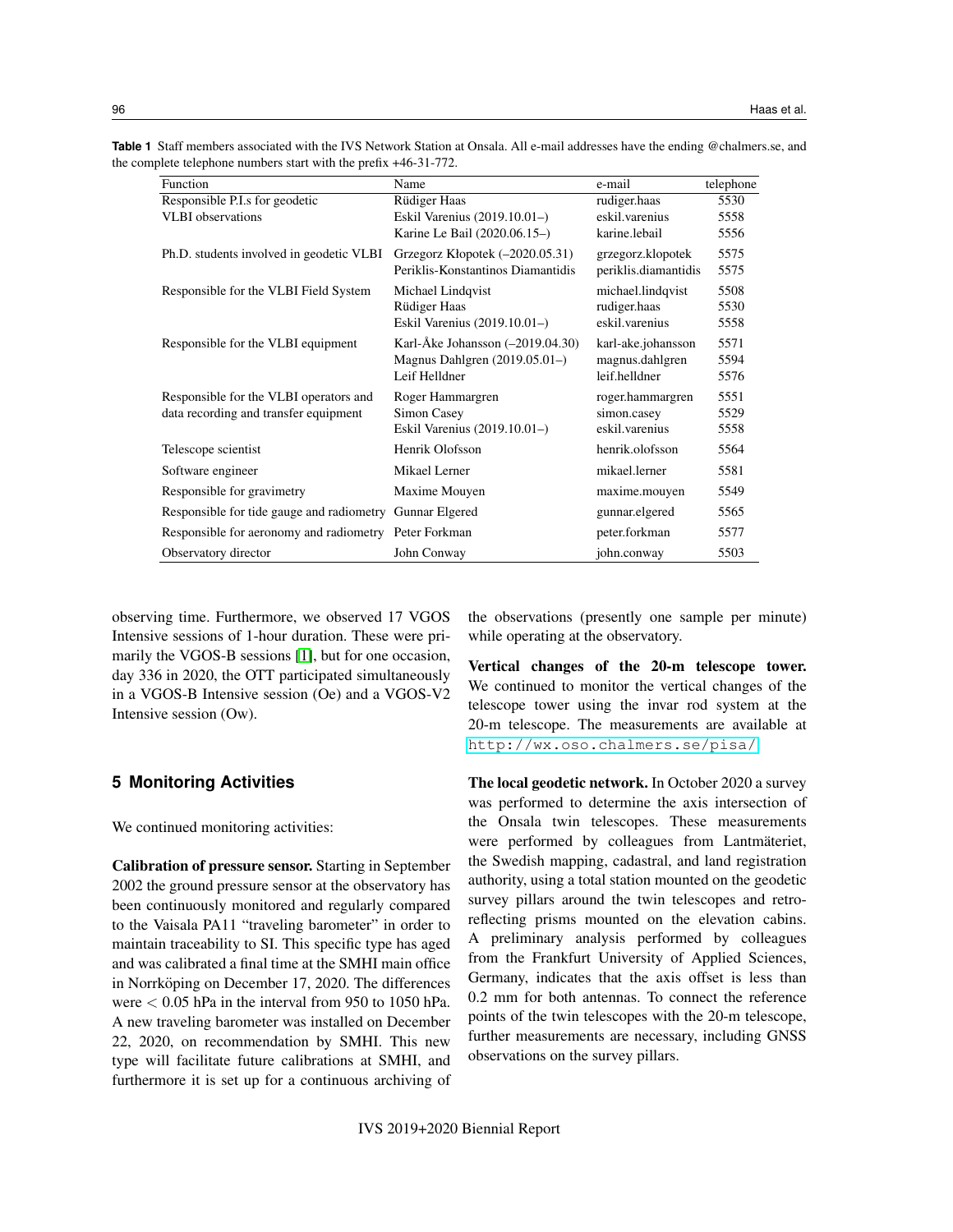|                                |                 | of for the 14.5 belong analyses), compared to the station average (Bu 17) percentage per enp |                    |                 |                                                   |
|--------------------------------|-----------------|----------------------------------------------------------------------------------------------|--------------------|-----------------|---------------------------------------------------|
| Exp.                           | Date            | Remarks                                                                                      | Exp.               | Date            | Remarks                                           |
| R <sub>1875</sub>              | 19.01.02        | OK: 70.1 % (StAv 62.5 %)                                                                     | R <sub>1928</sub>  | 20.01.07        | OK: 58.8 % (StAv 41.9 %)                          |
| RV133                          | 19.01.07        | $--$ 0.0 %, data transfer issues                                                             | RV139              | 20.01.08        | OK: 84.0 % (StAv 80.8 %)                          |
| RD1901                         | 19.01.08        | Not correlated yet                                                                           | R <sub>1929</sub>  | 20.01.13        | OK: 82.6 % (StAv 71.0 %)                          |
| R <sub>1877</sub>              | 19.01.14        | OK: 83.3 % (StAv 70.6 %)                                                                     |                    | RD2001 20.01.15 | OK: 73.5 % (StAv 54.8 %)                          |
| R <sub>1879</sub>              | 19.01.28        | OK: 67.6 % (StAv 83.3 %)                                                                     | R <sub>1931</sub>  | 20.01.27        | OK: 81.4 % (StAv 72.6 %)                          |
| T <sub>2</sub> 130             | 19.01.29        | OK: 66.7 % (StAv 57.9 %)                                                                     | R1932              | 20.02.03        | OK: 84.1 % (StAv 74.4 %)                          |
|                                | EURD09 19.01.30 | OK: 95.9 % (StAv 93.8 %)                                                                     |                    | RD2002 20.02.12 | OK: 69.3 % (StAv 62.5 %)                          |
| R <sub>1880</sub>              | 19.02.04        | OK: 93.9 % (StAv 92.8 %)                                                                     | R <sub>1934</sub>  | 20.02.17        | OK: $85.0 \%$ (StAv 72.3 %)                       |
|                                | RD1902 19.02.06 | Not correlated yet                                                                           | R <sub>1939</sub>  | 20.03.23        | OK: 97.4 % (StAv 93.8 %)                          |
| R <sub>1881</sub>              | 19.02.11        | OK: 92.3 % (StAv 88.7 %)                                                                     |                    | RD2003 20.03.25 | OK: 43.0 % (StAv 28.0 %)                          |
| R <sub>1882</sub>              | 19.02.19        | OK: 91.9 % (StAv 89.4 %)                                                                     | R <sub>1940</sub>  | 20.03.30        | OK: 72.1 % (StAv 55.6 %)                          |
| R <sub>1887</sub>              | 19.03.25        | OK: 87.8 % (StAv 77.9 %)                                                                     | R <sub>1942</sub>  | 20.04.14        | OK: 85.9 % (StAv 77.1 %)                          |
| T2131                          | 19.03.26        | OK: $80.2 \%$ (StAv 67.8 %)                                                                  | R <sub>1943</sub>  | 20.04.20        | $-$ 0.0 %, no observations due to Covid-19        |
|                                | EUR149 19.03.27 | OK: 97.0 % (StAv 77.8 %)                                                                     | R <sub>1945</sub>  | 20.05.04        | OK: 82.8 % (StAv 73.6 %)                          |
| R1888                          | 19.04.01        | OK: 96.4 % (StAv 89.7 %)                                                                     |                    | RD2004 20.05.06 | OK: 73.7 % (StAv 50.2 %)                          |
| R1891                          | 19.04.23        | OK: 91.5 % (StAv 77.8 %)                                                                     | R <sub>1947</sub>  | 20.05.18        | OK: 96.2 % (StAv 94.1 %)                          |
| RV134                          | 19.04.29        | OK: 84.4 % (StAv 76.4 %)                                                                     | RV140              | 20.05.19        | OK: 65.1 % (StAv 96.8 %)                          |
|                                | EURD10 19.05.06 | OK: 75.2 % (StAv 61.4 %)                                                                     | R <sub>1948</sub>  | 20.05.26        | OK: 81.4 % (StAv 72.0 %)                          |
| VI007                          | 19.05.19        | OK: N/A, Test with Italy.                                                                    |                    | RD2005 20.06.24 | OK: $68.5\%$ (StAv 52.2 %)                        |
| R1895                          | 19.05.20        | OK: 92.3 % (StAv 89.6 %)                                                                     | R <sub>1953</sub>  | 20.06.29        | OK: 83.6 % (StAv 75.9 %)                          |
| T <sub>2</sub> 13 <sub>2</sub> | 19.05.21        | OK: 79.2 % (StAv 62.1 %)                                                                     | R <sub>1954</sub>  | 20.07.06        | OK: 83.9 % (StAv 76.1 %)                          |
| RV135                          | 19.06.24        | OK: 81.4 % (StAv 72.1 %)                                                                     | RV141              | 20.07.07        | OK: 86.9 % (StAv 83.5 %)                          |
| RD1905                         | 19.06.26        | OK: 58.2 % (StAv 58.0 %)                                                                     |                    | RD2006 20.07.08 | Not correlated yet                                |
| R <sub>1901</sub>              | 19.07.01        | OK: 83.3 % (StAv 77.9 %)                                                                     | R <sub>1959</sub>  | 20.08.11        | OK: 75.6 % (StAv 77.9 %)                          |
| <b>RV136</b>                   | 19.07.08        | OK: 86.8 % (StAv 76.0 %)                                                                     | R <sub>1960</sub>  | 20.08.18        | OK: 88.4 % (StAv 72.6 %)                          |
| RD1906                         | 19.07.10        | OK: 78.3 % (StAv 64.2 %)                                                                     | RV142              | 20.08.19        | OK: 73.3 % (StAv 61.8 %)                          |
| R <sub>1907</sub>              | 19.08.12        | OK: 78.7 % (StAv 72.8 %)                                                                     | R <sub>1961</sub>  | 20.08.24        | OK: 80.1 % (StAv 63.8 %)                          |
| R1908                          | 19.08.19        | OK: 75.5 % (StAv 65.1 %)                                                                     |                    | RD2007 20.08.25 | Not correlated yet                                |
| R <sub>1909</sub>              | 19.08.26        | OK: 71.1 % (StAv 53.6 %)                                                                     | R <sub>1962</sub>  | 20.08.31        | OK: 78.3 % (StAv 63.2 %)                          |
|                                | RD1908 19.08.27 | OK: 71.8 % (StAv 59.9 %)                                                                     | R <sub>1963</sub>  | 20.09.08        | OK: 76.3 % (StAv 59.9 %)                          |
| R <sub>1910</sub>              | 19.09.02        | OK: 76.7 % (StAv 64.8 %)                                                                     |                    | RD2008 20.09.09 | Not correlated yet                                |
|                                | EURD11 19.09.03 | OK: 91.1 % (StAv 85.1 %)                                                                     | R <sub>1965</sub>  | 20.09.21        | OK: 66.5 % (StAv 53.1 %)                          |
| R <sub>1911</sub>              | 19.09.09        | OK: 72.6 % (StAv 59.5 %)                                                                     | RV143              | 20.09.22        | OK: 77.6 % (StAv 67.6 %)                          |
| RD1909 19.09.11                |                 | OK: 77.0 % (StAv 65.3 %)                                                                     | R <sub>1966</sub>  | 20.09.28        | OK: 77.5 % (StAv 65.9 %)                          |
| R <sub>1913</sub>              | 19.09.23        | OK: 69.2 % (StAv 52.8 %)                                                                     | R <sub>1972</sub>  | 20.11.09        | OK: 112.5 % (StAv 122.7 %), extra stations joined |
| T <sub>2</sub> 134             | 19.09.24        | OK: 75.1 % (StAv 53.6 %)                                                                     | T <sub>2</sub> 142 | 20.11.10        |                                                   |
|                                |                 |                                                                                              |                    |                 | Not correlated yet                                |
|                                | RD1910 19.09.25 | Not correlated yet                                                                           | <b>VI008</b>       | 20.11.14        | OK: N/A, Test with Italy                          |
| RV137                          | 19.09.30        | OK: 49.5 % (StAv 5.6 %)                                                                      | RV144              | 20.11.18        | OK: 75.3 % (StAv 69.7 %)                          |
| R <sub>1921</sub>              | 19.11.18        | OK: 82.2 % (StAv 74.9 %)                                                                     |                    | RD2009 20.11.23 | Not correlated yet                                |
|                                | EUR150 19.11.20 | OK: 75.5 % (StAv 58.5 %)                                                                     | R <sub>1974</sub>  | 20.11.24        | OK: 89.5 % (StAv 80.3 %)                          |
| RV138                          | 19.11.25        | OK: 75.5 % (StAv 78.4 %)                                                                     |                    | RD2010 20.12.02 | Not correlated yet                                |
| R <sub>1924</sub>              | 19.12.09        | OK: 72.9 % (StAv 58.0 %)                                                                     | R <sub>1976</sub>  | 20.12.07        | OK: 83.1 % (StAv 77.1 %)                          |
| T <sub>2136</sub>              | 19.12.10        | OK: 73.3 % (StAv 47.8 %)                                                                     | R <sub>1977</sub>  | 20.12.14        | OK: 73.3 % (StAv 56.0 %)                          |
|                                | EURD12 19.12.16 | OK: 70.5 % (StAv 53.0 %)                                                                     | R <sub>1978</sub>  | 20.12.21        | OK: 86.7 % (StAv 79.9 %)                          |

<span id="page-2-0"></span>**Table 2** Legacy S/X geodetic VLBI observations at Onsala during 2019 and 2020. The third and sixth columns give some general remarks and information about the percentage of the scheduled Onsala (On) observations that were used in the analysis (as reported on the web pages for the IVS session analyses), compared to the station average (StAv) percentage per experiment.

Superconducting gravimetry (SCG). The superconducting gravimeter operated continuously and produced a highly accurate record of gravity variations. Tide solutions were prepared on a weekly basis, and results are available on the SCG home-

R1925 19.12.17 OK: 76.5 % (StAv 56.9 %)

page ([http://holt.oso.chalmers.se/hgs/](http://holt.oso.chalmers.se/hgs/SCG/toe/toe.html) [SCG/toe/toe.html](http://holt.oso.chalmers.se/hgs/SCG/toe/toe.html)).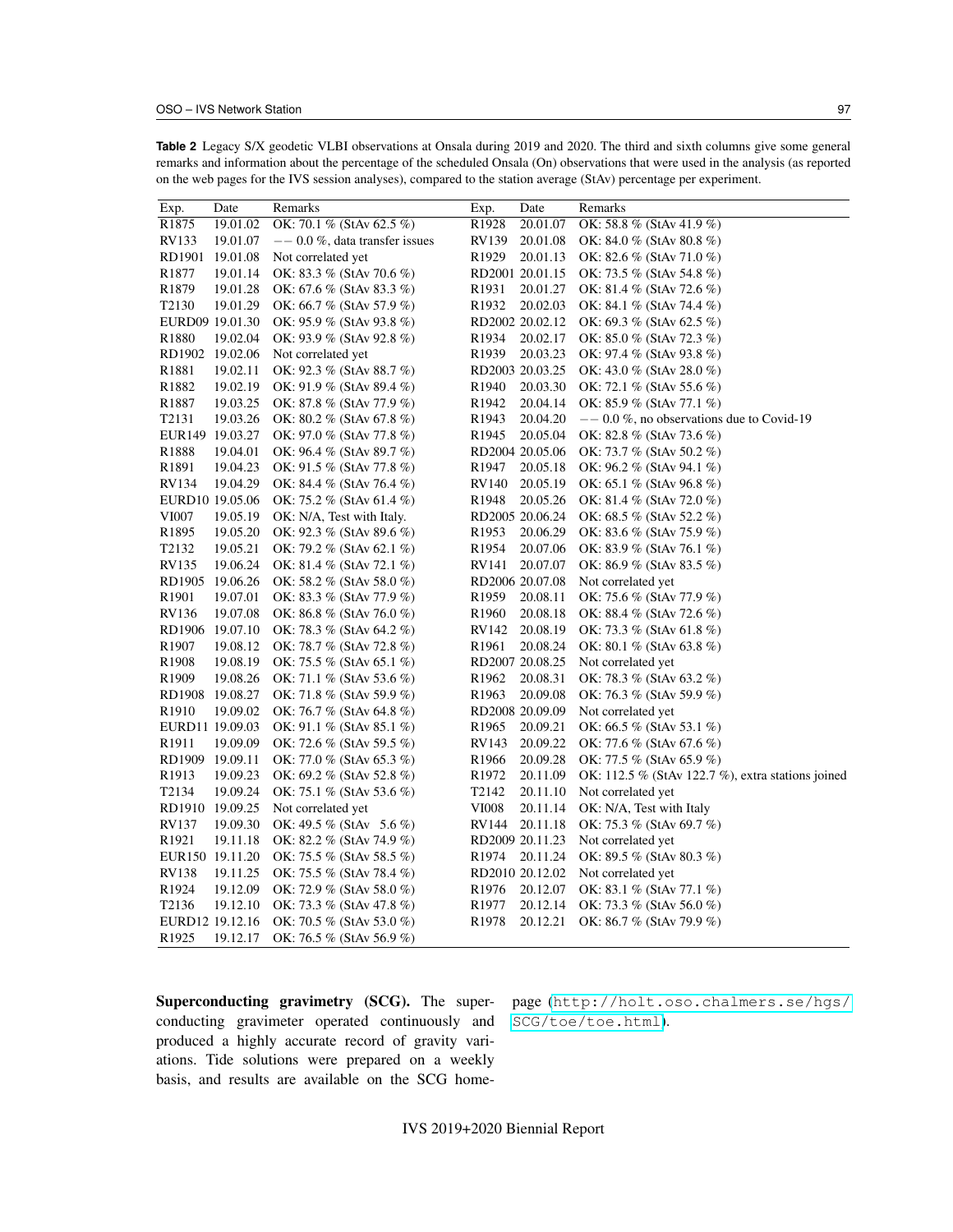<span id="page-3-0"></span>

| <b>Table 3</b> 2019 and 2020 local X-band interferometry observations involving On, Oe, and Ow. These sessions were planned, scheduled, |
|-----------------------------------------------------------------------------------------------------------------------------------------|
| observed, correlated, fringe-fitted, and analyzed at Onsala. All vgosDb files are available via the IVS Web pages. The third and sixth  |
| columns give information about the percentage of the scheduled observations that were used in the final data analysis.                  |
|                                                                                                                                         |

| Exp. | Date            | Remarks       | Exp. | Date            | Remarks       | Exp. | Date            | Remarks       |
|------|-----------------|---------------|------|-----------------|---------------|------|-----------------|---------------|
|      | ON9114 19.04.24 | $OK: 99.0\%$  |      | ON0010 20.01.10 | $OK: 98.2 \%$ |      | ON0178 20.06.26 | $OK: 98.9\%$  |
|      | ON9120 19.04.30 | $OK: 99.4 \%$ |      | ON0011 20.01.11 | $OK: 98.2 \%$ |      | ON0179 20.06.27 | $OK: 99.2\%$  |
|      | ON9120 19.04.30 | $OK: 99.4 \%$ |      | ON0012 20.01.12 | $OK: 98.2 \%$ |      | ON0180 20.06.28 | $OK: 98.9\%$  |
|      | ON9120 19.04.30 | $OK: 99.4 \%$ |      | ON0079 20.03.19 | $OK: 98.3 \%$ |      | ON0223 20.08.10 | $OK: 98.2 \%$ |
|      | ON9136 19.05.16 | $OK: 98.9 \%$ |      | ON0080 20.03.20 | $OK: 98.6 \%$ |      | ON0227 20.08.14 | $OK: 97.3\%$  |
|      | ON9142 19.05.22 | $OK: 99.3\%$  |      | ON0081 20.03.21 | $OK: 99.1\%$  |      | ON0228 20.08.15 | $OK: 97.7\%$  |
|      | ON9323 19.11.19 | $OK: 98.2 \%$ |      | ON0082 20.03.22 | $OK: 98.8 \%$ |      | ON0317 20.11.12 | $OK: 98.8 \%$ |
|      | ON9327 19.11.23 | $OK: 98.1 \%$ |      | ON0177 20.06.25 | $OK: 99.0\%$  |      | ON0318 20.11.13 | $OK: 98.7\%$  |
|      | ON9328 19.11.24 | $OK: 98.4 \%$ |      |                 |               |      |                 |               |

Absolute gravimetry. Lantmäteriet visited the observatory twice with their FG5 instrument. These measurement campaigns were performed once in 2019 and once in 2020.

Seismological observations. The seismometer owned by Uppsala University and the Swedish National Seismic Network (SNSN) was operated throughout the two-year period.

Water vapor radiometry. The observatory operated two radiometers at the beginning of 2019: Astrid and Konrad. Both were operating continuously until the summer, when a thunder storm hit the observatory and both radiometers failed because many components were damaged. Konrad was repaired and started operating again in early October 2019. After that, Konrad has been operating more or less continuously, but the quality of the data is now and then not satisfactory due to gain jumps. The cause of these jumps has been investigated in the lab on several occasions and was not fully understood at the end of 2020.

Astrid is still broken, and discussions are going on regarding a major upgrade of the instrument, because the data acquisition system is obsolete.

Sea level. The official Onsala tide gauge station is a part of the national observational network for sea level operated by the Swedish Meteorological and Hydrological Institute (SMHI). The data are available via SMHI web pages (open access). It has been in continuous operation since the summer of 2015. During 2020 repeated leveling campaigns have revealed an offset of the reference point on the main sensor, a Campbell CS474 radar. We plan for additional leveling measurements during 2021 in order to have an accuracy at the millimeter level, over the dynamic range of the expected sea level variations, approximately from −1 m to  $+2$  m around the mean. Based on these measurements, we will, thereafter, apply a correction to all historical data.

The GNSS-R based tide gauge was operated continuously, and the recorded data were analyzed.

## **6 Future Plans**

In the coming two years we plan to

- participate in about 50 IVS legacy S/X sessions per year with the 20-m telescope;
- participate in as many VGOS sessions as possible;
- continue the local interferometric measurements on a regular basis;
- continue the work to establish local tie vectors between the telescopes' reference points using classical geodetic observations as well as ones made with gimbal-mounted GNSS antennas on the telescopes;
- continue the monitoring activities.

#### **References**

- <span id="page-3-2"></span>1. Haas R, Varenius E, Matsumoto S, Schartner M (2021) Observing UT1-UTC with VGOS. *Earth Planets Space*, 73:78, doi[:10.1186/s40623-021-01396-2](https://doi.org/10.1186/s40623-021-01396-2)
- <span id="page-3-1"></span>2. Varenius E, Haas R, Nilsson T (2021) Short-baseline interferometry local-tie experiments at the Onsala Space Observatory. *J. Geod.*, in press.